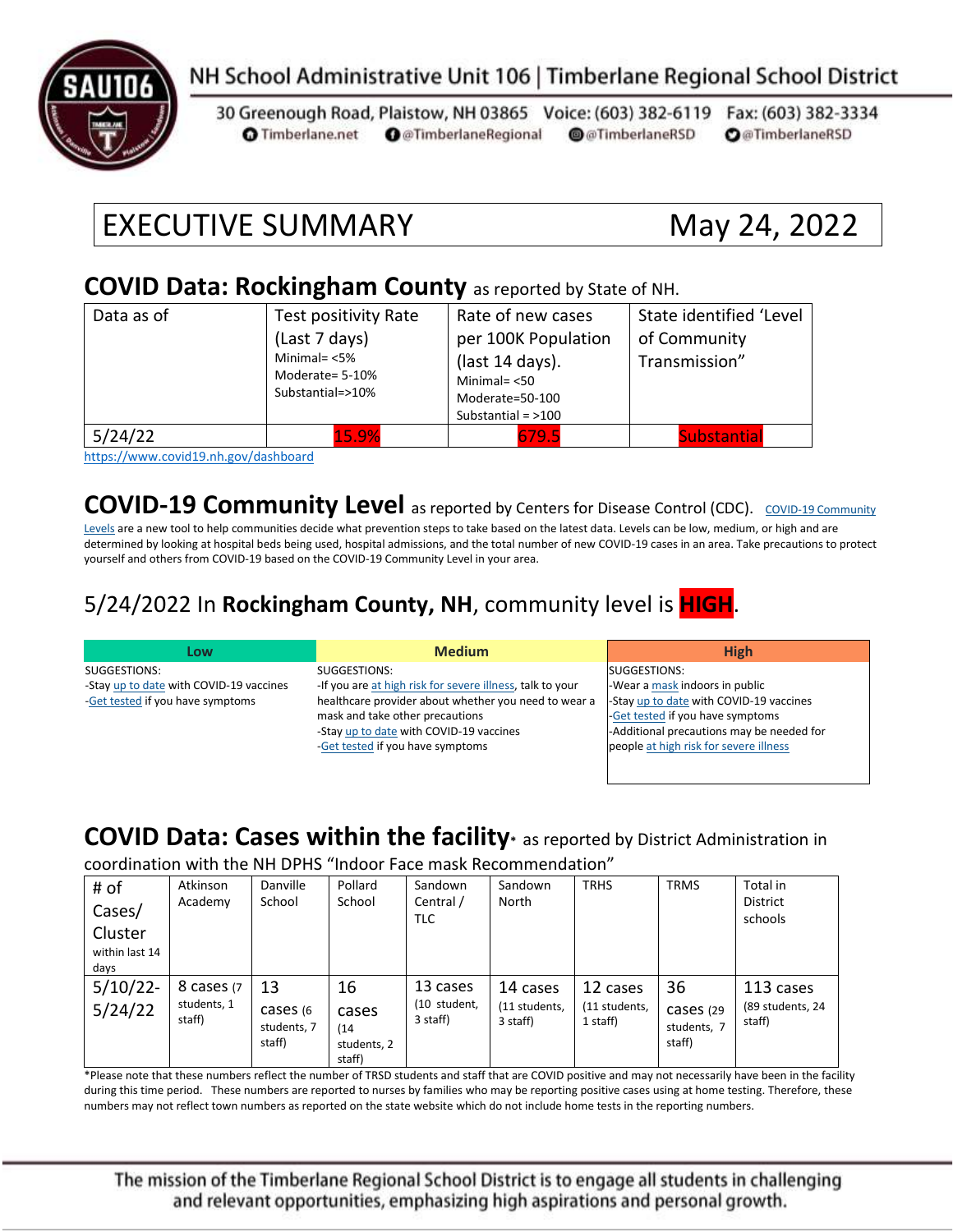



30 Greenough Road, Plaistow, NH 03865 Voice: (603) 382-6119 Fax: (603) 382-3334 **O** Timberlane.net **O** @TimberlaneRegional @@TimberlaneRSD **O**@TimberlaneRSD

# **COVID Data: County and Local towns** as reported by State of NH and to inform TRSD

stakeholders.

|                                     | Data as of 5/24/22                              |                                                                |                                                                |                               |                                                  |  |
|-------------------------------------|-------------------------------------------------|----------------------------------------------------------------|----------------------------------------------------------------|-------------------------------|--------------------------------------------------|--|
| Geographical<br><b>Distribution</b> | PCR test<br>positivity<br>rate (last 7<br>days) | Antigen and<br>PCR test<br>positivity<br>rate (last 7<br>days) | Rate of new cases<br>per 100K<br>Population (last 14<br>days). | <b>Active Cases</b><br>Total# | Percentage of<br>individuals fully<br>vaccinated |  |
| Atkinson                            | 17.6%                                           | 19.4%                                                          | 704                                                            | 32                            | 56.8%                                            |  |
| Danville                            | 16.3%                                           | 19.7%                                                          | Data Suppressed**                                              | 15                            | 50.0%                                            |  |
| Plaistow                            | 16.8%                                           | 20.3%                                                          | 788                                                            | 32                            | 49.0%                                            |  |
| Sandown                             | 16.7%                                           | 21.9%                                                          | 836                                                            | 24                            | 51.2%                                            |  |
| Total 4 towns                       | 16.9%                                           | 20.3%                                                          | Unable to calculate                                            | 103                           | 51.8%                                            |  |
| Rockingham<br>County                | 14.2%                                           | 15.8%                                                          | 679.5                                                          | 1076                          | 62.1%                                            |  |

\* "Data Suppressed: For towns with metric counts between 1-4, data limited to protect the privacy of individuals. \*\* "Rate Not Calculated: For towns with cumulative cases between 1-25 in the last 14 days, data limited to protect the privacy of the infected." Per NH State.

UA- Data unavailable from state website



The mission of the Timberlane Regional School District is to engage all students in challenging and relevant opportunities, emphasizing high aspirations and personal growth.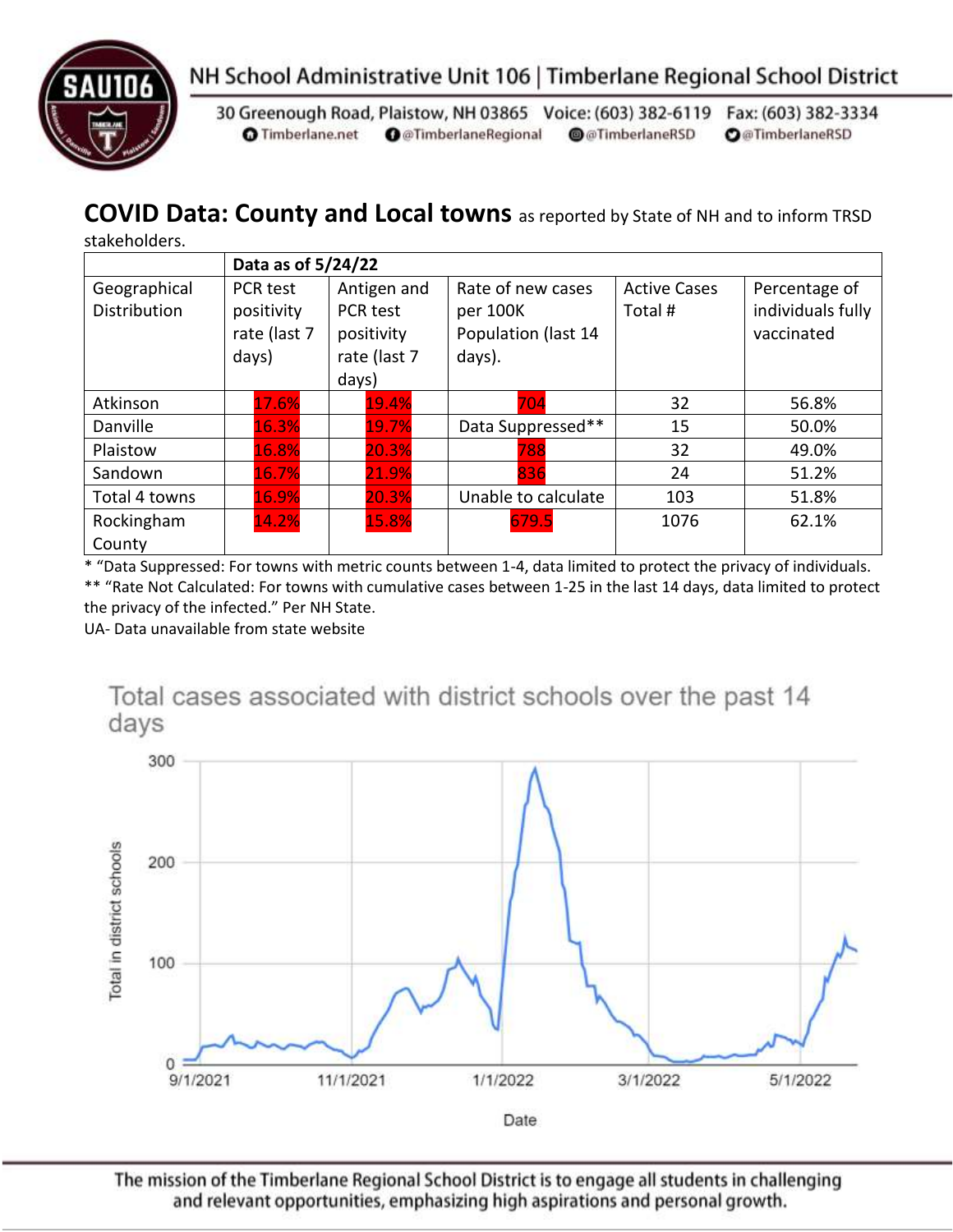

# NH School Administrative Unit 106 | Timberlane Regional School District

30 Greenough Road, Plaistow, NH 03865 Voice: (603) 382-6119 Fax: (603) 382-3334 **O** Timberlane.net **O** @TimberlaneRegional @@TimberlaneRSD **O**@TimberlaneRSD

Rockingham: Community level of transmission- new cases per 100k pop. 14 day avg.



Rockingham County: Test Positivity as a 7 day average



The mission of the Timberlane Regional School District is to engage all students in challenging and relevant opportunities, emphasizing high aspirations and personal growth.